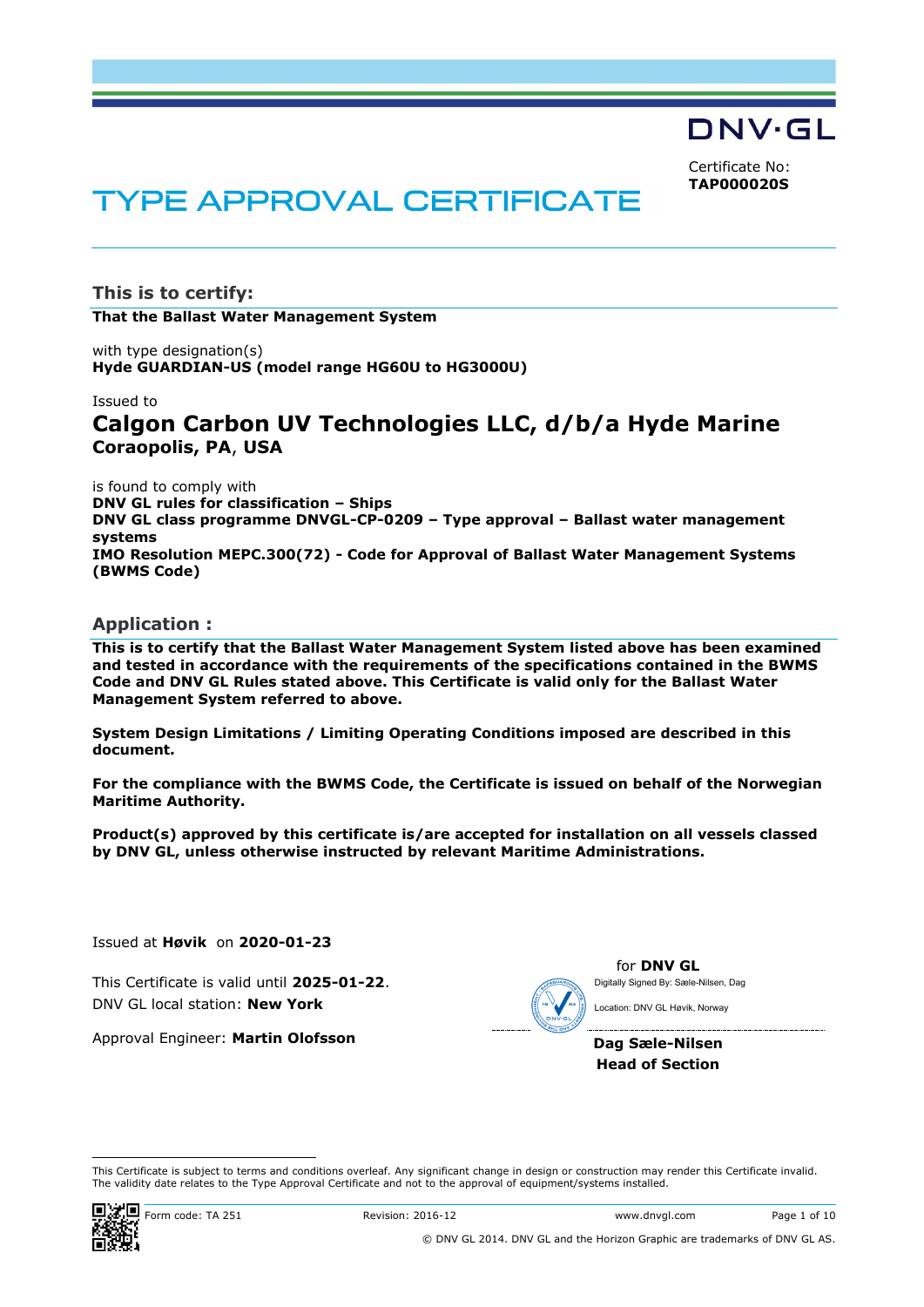# **Name of ballast water management system (BWMS)**

Hyde GUARDIAN-US BWTS

## **Ballast water management system manufactured by**

Calgon Carbon UV Technologies LLC, d/b/a Hyde Marine

# **Place of production**

2000 McClaren Woods Drive, Coraopolis, PA 15108, USA

# **Type and model designations**

HG60U, HG100U, HG150U, HG250U, HG300U, HG500U, HG750U, HG1000U, HG2000U, HG3000U, HG100UX, HG150UX, HG250UX, HG300UX, HG500UX, HG750UX, HG1000UX, HG2000UX, HG3000UX

(X) implies Ex-proof configuration

# **Equipment / assembly drawings**

The Hyde GUARDIAN-US BWTS shall be installed in accordance with the relevant documents listed below.

| <b>Description</b>                           | Title                                                                                               | <b>Drawing No.</b>        | Revision            |
|----------------------------------------------|-----------------------------------------------------------------------------------------------------|---------------------------|---------------------|
| Operation, maintenance and<br>safety manual  | Hyde GUARDIAN-US BWTS<br>Operations & maintenance<br>G800099<br>manual                              |                           | Rev.0<br>2019-12-19 |
| Bill of materials (BoM)                      | Hyde GUARDIAN-US System<br><b>Bill of Materials</b><br>(standard and Ex)                            | G800112                   |                     |
| Overview of drawing<br>packages              | System drawing matrix                                                                               | G800156                   | Rev.1<br>2019-12-19 |
| Piping and instrumentation<br>diagram (P&ID) | Flow schematic                                                                                      | G500340                   | Rev.0<br>2019-10-01 |
| Drawings of components and<br>arrangements   | HG60U - HG1000U,<br><b>HG100UX - HG1000UX</b><br><b>Mechanical Package</b><br>(one for each model)  | see details in<br>G800156 | 2019-12-19          |
| Electrical wiring diagram                    | HG60U - HG1000U,<br><b>HG100UX - HG1000UX</b><br>Electrical Drawing Package<br>(one for each model) | see details in<br>G800156 | 2019-12-19          |

# **Other equipment manufactured by**

The Hyde GUARDIAN-US BWTS applies the ACB self-cleaning screen filter series manufactured by Filtrex.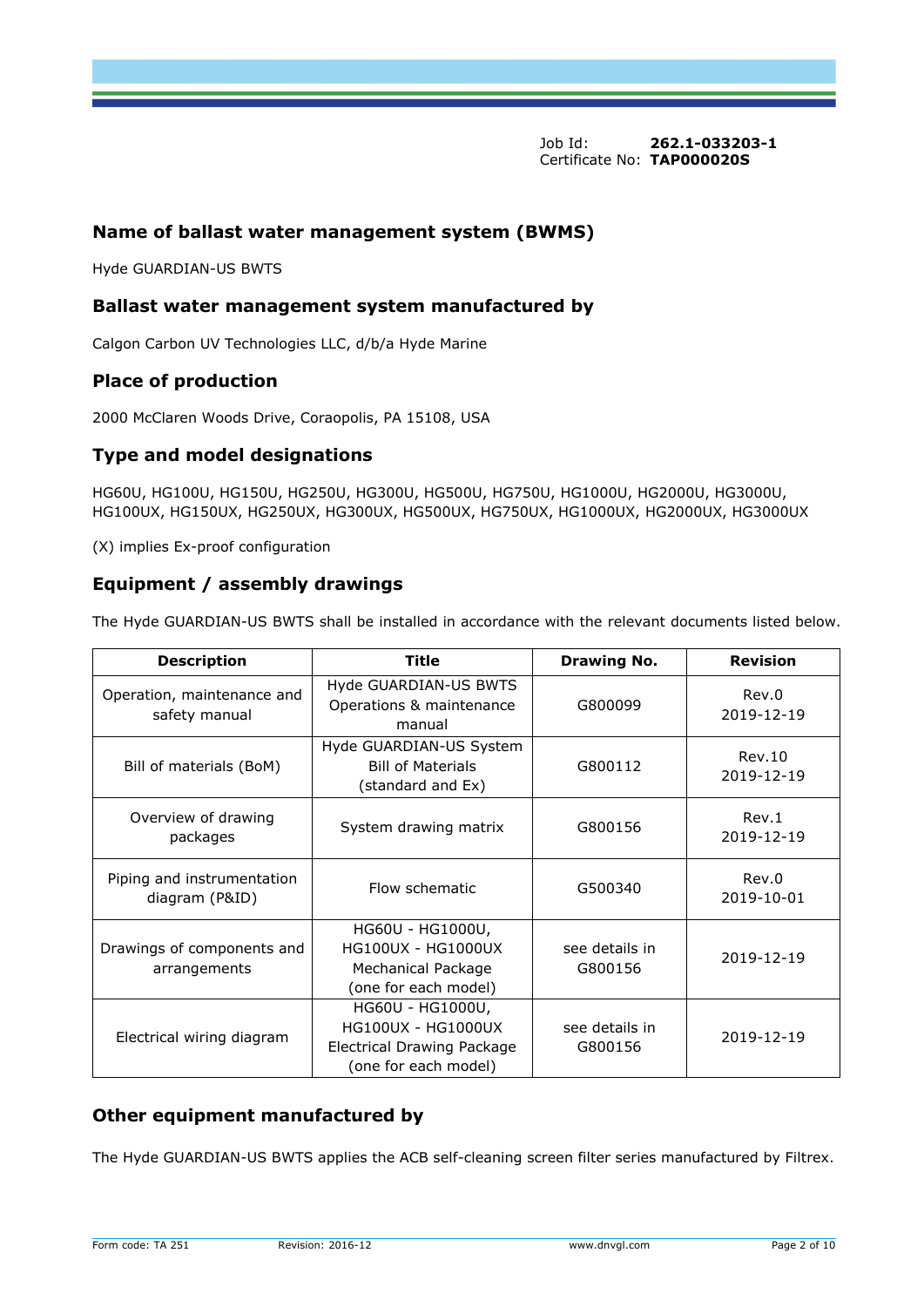# **Treatment Rated Capacity**

 $60 - 3000$  m<sup>3</sup>/h

# **Product description**

Treatment sequence:

- Ballast water uptake: filtration and inactivation by UV treatment
- Ballast water discharge: inactivation by UV treatment

# **System design limitations / Water quality parameters**

#### **Temperature & Salinity**

Temperature and salinity of the ballast water are not limiting conditions for the ballast water management system.

# **System design limitations / Operational parameters**

#### **Holding time**

Hyde GUARDIAN-US BWTS has demonstrated performance to the discharge standard with a minimum holding time between uptake and discharge of 24 hours in land-based testing. UV treatment is instant and does not require any hold time in a ballast tank to render organisms inviable. Therefore, holding time is not found to be a limiting condition for the ballast water management system.

#### **Dosing**

The system is designed to deliver satisfactory treatment at a UV dose greather than or equal to 170 mJ/cm<sup>2</sup>. The UV dose is a calculated value based upon flow rate and the measured UV intensity value from the UV sensor.

A treatment alarm is given if the minimum dose cannot be maintained by the system.

The treatment starts at 100% lamp power. If the dose is above 295 mJ/cm<sup>2</sup>, the lamp power is reduced to 60%. If the dose is below 170 mJ/cm<sup>2</sup> the flow is modulated to maintain the minimum dose at 170 mJ/cm<sup>2</sup> . The flow can be modulated down to 15% opening of the modulating valve (V4). In practice, this may imply flow reduction down to about 20% of the TRC in very turbid water.

#### **Treatment Rated Capacity of the BWMS**

The Treatment Rated Capacities (TRC) of the designated Hyde GUARDIAN-US models are listed in the table below. The table also specifies the filter and the UV reactor that shall be installed for a specific model.

UV reactors and filter units can be installed in parallel configuration to achieve higher flow capacities according to the design and installation guide and the table below.

The BWMS controls the flow rate in the ballast water line by using a flow limiting valve to ensure that the flow rate is kept within the TRC of a specific model.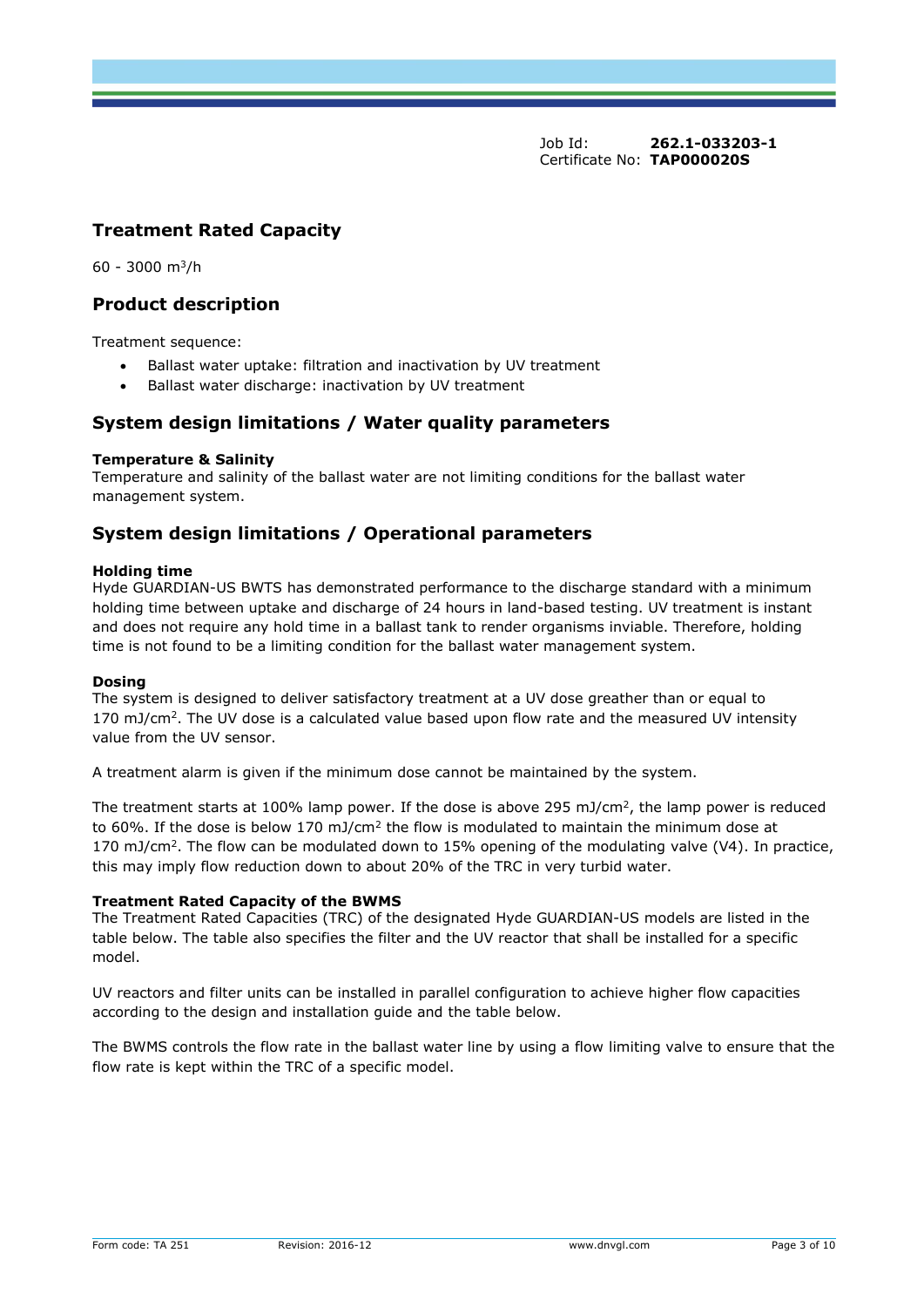| <b>Model name</b> | TRC $(m^3/h)$ | <b>Filter unit</b> | UV unit                                                     |
|-------------------|---------------|--------------------|-------------------------------------------------------------|
| <b>HG60U</b>      | 60            | ACB-906-100        | G300808                                                     |
| <b>HG100U</b>     | 100           | ACB-910-150        | G900747D15160660<br>$(G300811$ xxx160660) <sup>(1)</sup>    |
| HG100UX           | 100           | ACB-910-150        | G300816Xyxx160660(2)                                        |
| <b>HG150U</b>     | 150           | ACB-915-150        | G900747D15160660<br>(G300811xxx160660) <sup>(1)</sup>       |
| <b>HG150UX</b>    | 150           | ACB-915-150        | G300816Xyxx160660(2)                                        |
| <b>HG250U</b>     | 250           | ACB-935-200        | G300684D20160860<br>(G300811xx160860) <sup>(1)</sup>        |
| <b>HG250UX</b>    | 250           | ACB-935-200        | G300816Xyxx160860(2)                                        |
| <b>HG300U</b>     | 300           | ACB-945-200        | G300684D20160860<br>(G300811xxx160860) <sup>(1)</sup>       |
| <b>HG300UX</b>    | 300           | ACB-945-200        | G300816Xyxx160860(2)                                        |
| <b>HG500U</b>     | 500           | ACB-955-250        | G900750D25201277<br>(G300815xxx201277) <sup>(1)</sup>       |
| HG500UX           | 500           | ACB-955-250        | G900753D25201277<br>(G300818xxx201277) <sup>(1)</sup>       |
| <b>HG750U</b>     | 750           | ACB-985-300        | G900750D30201877<br>(G300815xxx201877) <sup>(1)</sup>       |
| <b>HG750UX</b>    | 750           | ACB-985-300        | G900753D30201877<br>(G300818xxx201877) <sup>(1)</sup>       |
| <b>HG1000U</b>    | 1000          | ACB-999-350        | G300805D40201877<br>(G300815xxx201877) <sup>(1)</sup>       |
| <b>HG1000UX</b>   | 1000          | ACB-999-350        | G300817D40201877<br>(G300818xxx201877) <sup>(1)</sup>       |
| HG2000U(3)        | 2000          | 2x<br>ACB-999-350  | 2x<br>G300805D40201877<br>(G300815xxx201877) <sup>(1)</sup> |
| HG2000UX (3)      | 2000          | 2x<br>ACB-999-350  | 2x<br>G300817D40201877<br>(G300818xxx201877) <sup>(1)</sup> |
| HG3000U (4)       | 3000          | 3x<br>ACB-999-350  | 3x<br>G300805D40201877<br>(G300815xxx201877) <sup>(1)</sup> |
| HG3000UX (4)      | 3000          | 3x<br>ACB-999-350  | 3x<br>G300817D40201877<br>(G300818xxx201877) <sup>(1)</sup> |

(1) Alternative assembly with fabricated UV chamber (instead of cast housing)<br>(2) Assembly with fabricated UV chamber<br>(3) Capacity of 2000 m<sup>3</sup>/h is designed with 2 identical HG1000 units in parallel<br>(4) Capacity of 3000 m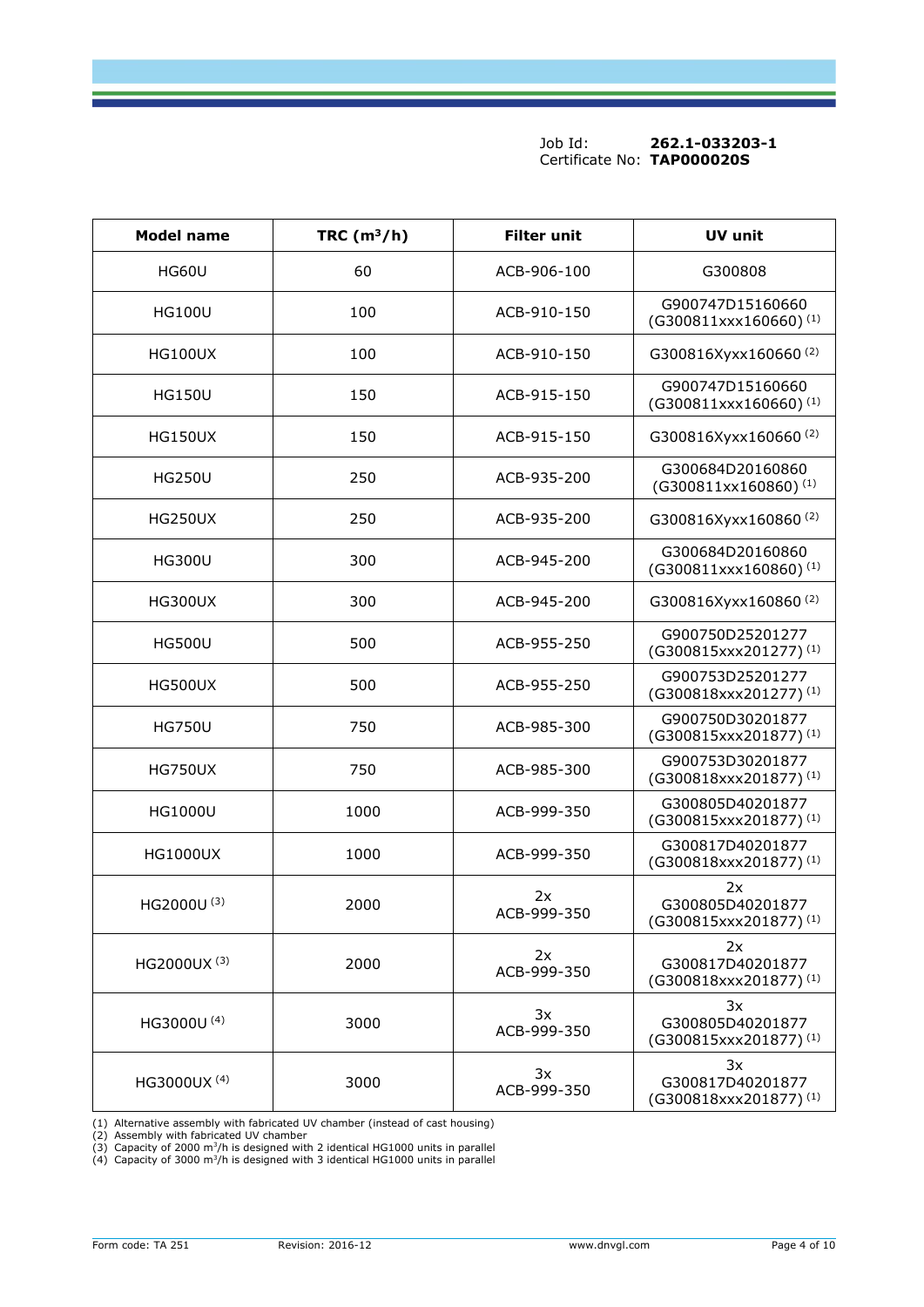#### **Pressure**

The minimum/maximum pressure and the differential pressure initiating backflushing are listed below.

| <b>Filter type</b> | Minimum inlet pressure | <b>Differential pressure</b> | <b>Maximum operating</b> |  |  |
|--------------------|------------------------|------------------------------|--------------------------|--|--|
|                    | (back-pressure)        | initiating backflushing      | pressure                 |  |  |
| Filtrex type ACB   | 1 bar                  | $\geq 0.3$ bar               | 10 <sub>bar</sub>        |  |  |

# **Control and monitoring equipment**

#### **Software version**

The Hyde GUARDIAN-US BWTS is type approved with the system control software version 04.02.02.yy.

Any changes to the software are to be recorded as long as the system is in use on board. Major changes in the software, as defined in the Hyde GUARDIAN Software Quality Plan, document QP No.275 (Rev.0 dated 2019-11-20), require approval. Testing of the application functions of the revised software may be required.

#### **Safety measures**

The BWMS is type approved with the following instruments for monitoring the safe operation of the BWMS:

- Temperature sensor (TP3237, mounted in UV unit)
- Water level sensor (LMT-100, mounted in the UV unit)
- Pressure transmitter (AST4000C00010B4E1000, at the inlet and outlet of filter unit)
- Flow meter (Endress+Hausser, mounted before the UV unit)
- Temperature switch (TP3237), arranged with independent shutdown functionality ( $\geq 80^{\circ}$ C)

#### **Electrical and electronic components**

The Hyde GUARDIAN-US BWTS is type approved with the electrical and electronic components (including the above listed instruments for monitoring safe operation of the BWMS) indicated on the P&ID and specified on the Bill of Material. Except for the components listed below, alternate models to the ones specified on the component lists may be used provided that information regarding the selected components is part of the documentation related to the specific installation, by providing either a reference to valid type approval certificate or technical documentation demonstrating that the selected component was subject to environmental testing as per IACS UR E10.

For the following electrical and electronic components, the models specified in the table shall be used:

| <b>Component name</b>                     | <b>Manufacturer</b> | Model(s)                                       |
|-------------------------------------------|---------------------|------------------------------------------------|
| Control panel                             | Hyde Marine         | G104605                                        |
| Power supply panel                        | Hyde Marine         | G103340, G103370, G103392,<br>G104630, G103400 |
| UVI duty sensor<br>(UVI reference sensor) | Jenoptik            | R350793                                        |
| UV lamp (HG60U)                           | Light Sources       | R350842                                        |
| UV lamp                                   | <b>ETA Plus</b>     | R350840, R350827                               |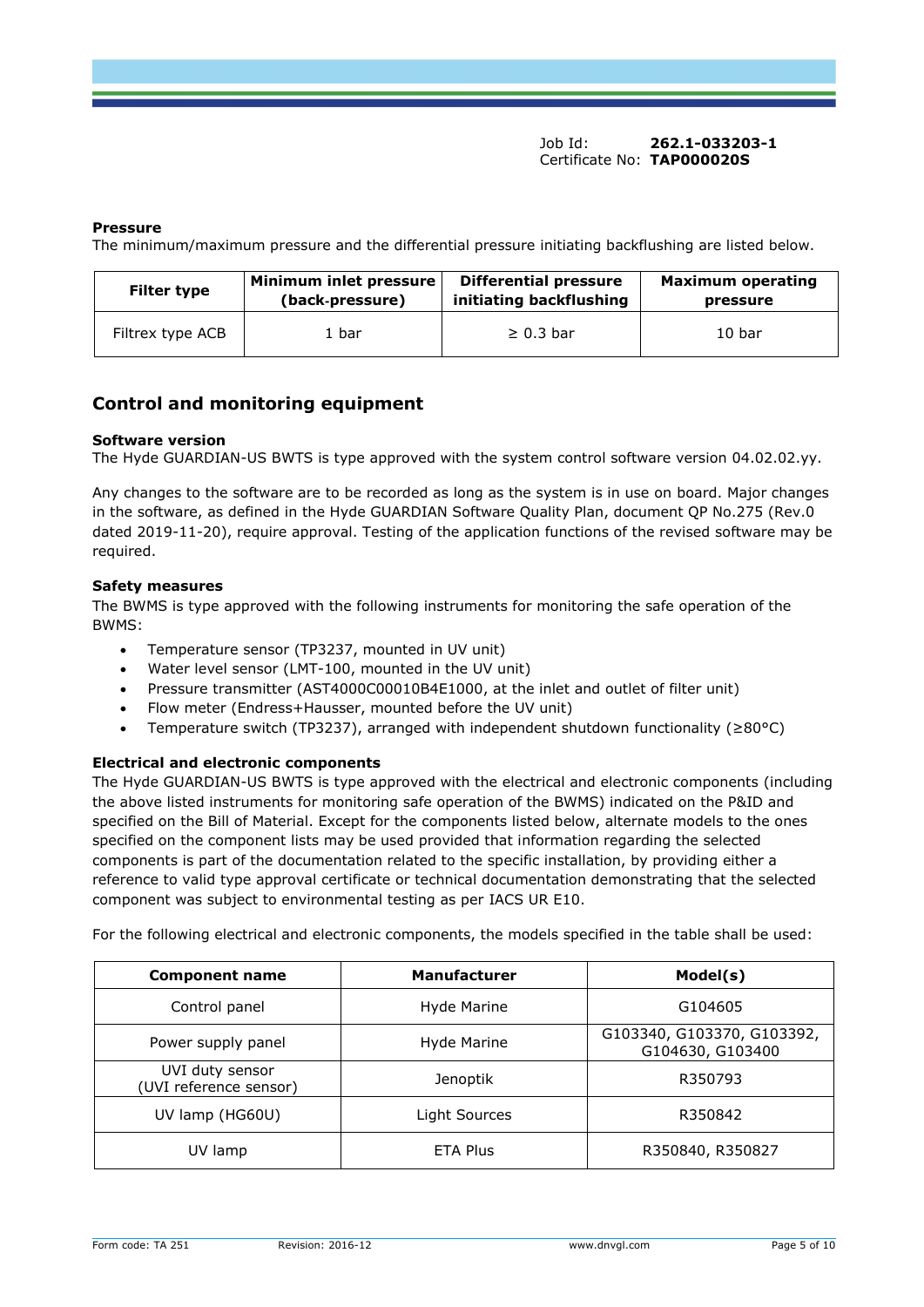# **Hazardous area / Ex-proof**

The Hyde GUARDIAN-US BWTS has been evaluated and found to be in compliance with DNV GL Rules Pt.4 Ch.8 Sec.11 for hazardous area installations. The filter (including indexing arm motor and pressure transmitters), the UV reactor, the wiper drive motor assembly, valves and flowmeter have Ex-certification and can be installed in hazardous area zone 1, gas group IIC and temperature class T4. The power supply panel and the control panel are to be located in a safe zone. Ex-certification is not covered by this certificate. Installation in a hazardous area are to be approved in each case according to the Rules and Ex-certification / Special Condition for Safe Use, listed in a valid Ex-certificate issued by a notified/recognized Certification Body.

# **Documents approval**

The following documentation is to be submitted for each BWMS installation:

- Piping and Instrumentation Diagram (P&ID) of the ballast system including the treatment system installation
- Power supply arrangement
- Interface description towards the ship's existing systems including alarms for failure
- Description confirming the arrangement of alarms for bypass of the BWMS system (as part of Ballast Water Management Plan)
- List of Ex equipment according to DNV GL Rules Pt.4 Ch.8 Sec.11 if the system is to be installed in hazardous area zone
- Commissioning checklist
- Class survey checklist

# **Type Approval documentation**

#### **System descriptive documentation**

- Hyde GUARDIAN-US BWTS Operations & maintenance manual, Hyde Marine, Rev.0, 2019-12-19
- G800112 Bill of Materials, Hyde Marine, Rev.10, 2019-12-19
- G800156 Hyde BWTS system drawing matrix, Hyde Marine, Rev.1, 2019-12-19
- CFD analysis for scale-up of the Hyde GUARDIAN BWMS, Hyde Marine, Rev.7, June 2019
- GUARDIAN scaling: Filter sizing, Hyde Marine, 2019-11-11
- GUARDIAN scaling: Power sizing, Hyde Marine, 2019-11-15
- Hyde GUARDIAN software quality plan, QP No. 275, Hyde Marine, Rev.0, 2019-11-20
- ISO Management System Certificate, ISO 9001:2015, issued by DNV GL 2010-11-04
- Commissioning checklist for Hyde GUARDIAN-US, Hyde Marine, Rev.1, 2019-10-15
- Class survey checklist for Hyde GUARDIAN-US, Hyde Marine, Rev.1.0, 2020-01-23

#### **Biological efficacy test plans and test reports**

- Biological efficacy performance of Hyde GUARDIAN-US in land-based test Test Plan, DHI, 2018-07-09.
- Performance evaluation of Hyde GUARDIAN-US in shipboard test Test Plan, DHI, 2018-11-02
- Biological efficacy performance evaluation of Ballast Water Management System Hyde GUARDIAN-US HG300U in land-based test – LB test report, DHI, 2019-12-03
- Biological efficacy performance evaluation of Hyde GUARDIAN-US HG750U in shipboard test, DHI, 2019-12-18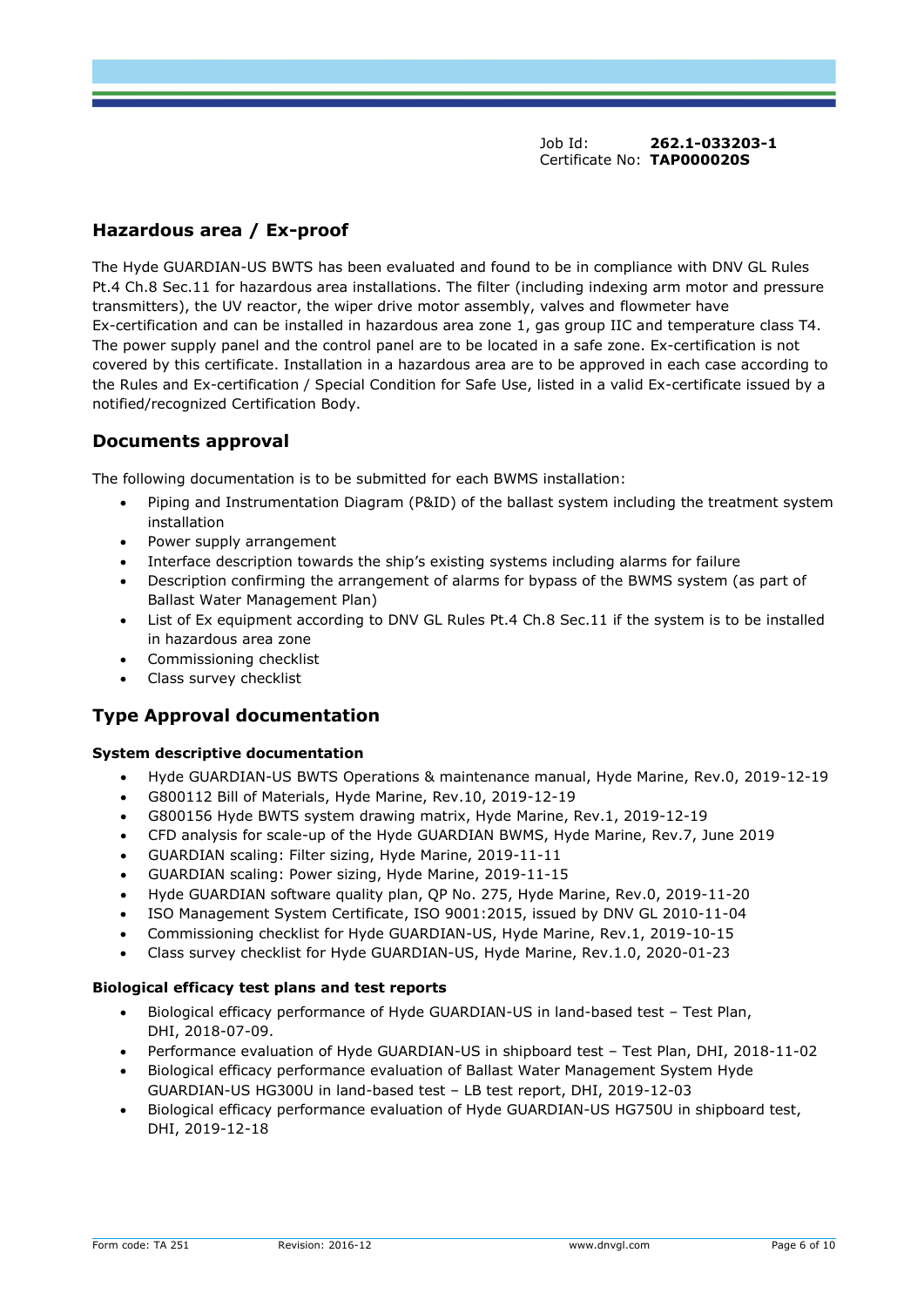#### **Environmental test plan and reports**

- Test procedure for ballast water management system (procedure RTP-15827-1), Retlif, Rev.D, 2019-04-09
- Environmental test report, R-15827-2, Retlif, Rev.A, 2019-10-01
- EMC test report, R-15827-1, Retlif, Rev.A, 2019-12-04

# **Tests carried out**

- Land-based testing using Hyde GUARDIAN-US BWTS HG300U, with a TRC of 300  $m^3/h$  with one Filtrex ACB-945-200 filter and one G300684D20160860 UV reactor at DHI in accordance with Resolution MEPC.300(72) and USCG 46 CFR 162.060-26
- Shipboard testing using Hyde GUARDIAN-US BWTS HG750U, with a TRC of 750 m3/h with one Filtrex ACB-985-300 filter and one G300815D30201877 UV reactor on board the vessel Bore Sea (IMO 9443554) in accordance with Resolution MEPC.300(72) and USCG 46 CFR 162.060-28
- Function tests of the control and automation system witnessed by DNV GL
- Environmental testing in accordance with DNVGL-CG-0339 Standard for Certification Nov. 2015 "Environmental test specification for electrical, electronic and programmable equipment and systems", Resolution MEPC.300(72), USCG 46 CFR 162.060-30 and IACS E10

A summary of the test results from land-based and shipboard tests are given in an annex to this certificate.

# **Marking of product**

For Traceability of this type approval, each treatment system is to be marked with:

- Manufacturer's name or trade mark
- Type designation
- Serial number

# **Periodical assessment**

For retention of the Type Approval (TA), DNV GL Surveyor shall perform periodical assessments to verify that the conditions of the TA are not altered since the certificate was issued.

The scope of periodical assessment includes:

- Review of the TA documentation and verification that the documentation is still used as basis for the production.
- Review of possible changes in design, material and performance of the product.
- Verification of the company's production and quality systems ensuring continued consistent production of the type approved products to the required quality.
- Verification that the product marking for identification and traceability to the TA Certificate is not altered.

# **Copy of type approval certificate**

A copy of this type approval certificate should be carried on board a vessel fitted with this Ballast Water Management System at all times. A reference to the test protocol and a copy of the test results should be available for inspection on board the vessel.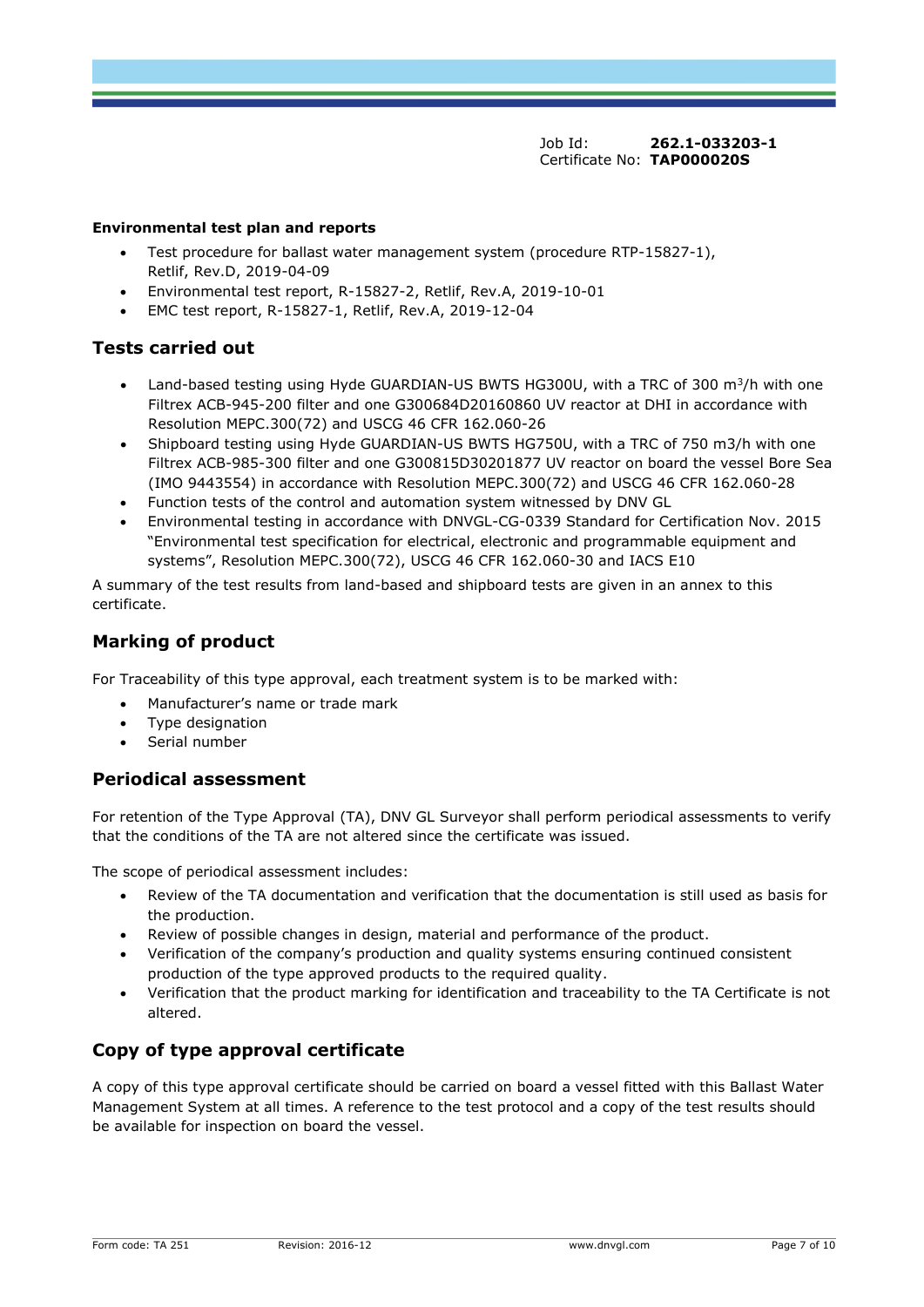## **ANNEX 1: SUMMARY OF TESTING**

#### **Summary of land-based testing for Hyde GUARDIAN-US BWTS**

**Table 1** Test water conditions and operational data obtained during land-based testing of the Hyde GUARDIAN-US BWTS, model HG300U with Filtrex ACB-945-200 filter (20 µm mesh size), UV reactor (8 lamps at 6.0 kW) and capacity TRC 300  $m^3/h$ , performed in the period July to October 2018 at DHI in Denmark. All water quality data are inlet samples and operational data are from ballasting operations.

| <b>Test</b><br>Temp.    |      | <b>Salinity</b> |     |        | $UVT^{(1)}$                       | <b>DOC</b> | <b>POC</b>                     | <b>TSS</b>                          | UVI <sup>(2)</sup> | <b>UV</b>             |                | <b>Flow rate</b><br>average $(m^3/h)$ | <b>Holding</b> |
|-------------------------|------|-----------------|-----|--------|-----------------------------------|------------|--------------------------------|-------------------------------------|--------------------|-----------------------|----------------|---------------------------------------|----------------|
| cycle                   | (°C) | (PSU)           | (%) | (mg/L) | (mg/L)                            |            | $(mg/L)$ (mW/cm <sup>2</sup> ) | dose $(3)$<br>(mJ/cm <sup>2</sup> ) | before<br>filter   | after<br>filter $(4)$ | time<br>(days) |                                       |                |
| Fresh water test cycles |      |                 |     |        |                                   |            |                                |                                     |                    |                       |                |                                       |                |
| $F-1$                   | 23   | 0.36            | 48  | 7.8    | 7.3                               | 66         | 213                            | 182                                 | 108                | 93                    | $\mathbf{1}$   |                                       |                |
| $F-2$                   | 22   | 0.33            | 48  | 8.5    | 7.2                               | 65         | 209                            | 179                                 | 101                | 90                    | $\mathbf{1}$   |                                       |                |
| $F-3$                   | 16   | 0.37            | 59  | 6.5    | 7.6                               | 56         | 311                            | 222                                 | 128                | 118                   | 5              |                                       |                |
| $F-4$                   | 16   | 0.36            | 55  | 6.6    | 6.8                               | 62         | 282                            | 213                                 | 120                | 108                   | $\mathbf{1}$   |                                       |                |
| $F-5$                   | 17   | 0.36            | 56  | 7.1    | 7.8                               | 52         | 272                            | 187                                 | 122                | 111                   | 5              |                                       |                |
|                         |      |                 |     |        | <b>Brackish water test cycles</b> |            |                                |                                     |                    |                       |                |                                       |                |
| $B-1$                   | 20   | 17              | 68  | 7.1    | 7.5                               | 72         | 486                            | 197                                 | 254                | 199                   | $\mathbf{1}$   |                                       |                |
| $B-2$                   | 22   | 17              | 65  | 7.8    | 8.3                               | 65         | 457                            | 191                                 | 247                | 187                   | $\mathbf{1}$   |                                       |                |
| $B-3^{(5)}$             | 18   | 20              | 52  | 12     | 8.2                               | 64         | 226                            | 178                                 | 103                | 99                    | $\mathbf{1}$   |                                       |                |
| $B-4$                   | 14   | 22              | 61  | 8.8    | 7.8                               | 68         | 343                            | 215                                 | 138                | 125                   | 5              |                                       |                |
| $B-5$                   | 14   | 22              | 61  | 8.8    | 7.8                               | 68         | 341                            | 229                                 | 132                | 116                   | 5              |                                       |                |
| $B-6^{(5)}$             | 13   | 20              | 51  | 14     | 8.3                               | 68         | 187                            | 227                                 | 78                 | 70                    | $\mathbf{1}$   |                                       |                |
| $B-7$                   | 12   | 19              | 50  | 15     | 6.9                               | 58         | 133                            | 209                                 | 56                 | 52                    | $\mathbf{1}$   |                                       |                |
|                         |      |                 |     |        | Marine water test cycles          |            |                                |                                     |                    |                       |                |                                       |                |
| $M-1$                   | 24   | 29              | 50  | 14     | 7.5                               | 81         | 210                            | 180                                 | 106                | 92                    | $\mathbf{1}$   |                                       |                |
| $M-2$                   | 18   | 29              | 73  | 7.2    | 5.8                               | 44         | 508                            | 178                                 | 232                | 223                   | $\mathbf{1}$   |                                       |                |
| $M-3$                   | 17   | 29              | 73  | 7.2    | 5.8                               | 44         | 526                            | 181                                 | 240                | 235                   | $\mathbf 1$    |                                       |                |
| $M-4$                   | 13   | 30              | 61  | 8.3    | $6.2$                             | 64         | 340                            | 187                                 | 151                | 140                   | 5              |                                       |                |
| $M-5$                   | 14   | 30              | 61  | 8.3    | $6.2$                             | 64         | 330                            | 190                                 | 144                | 137                   | 5              |                                       |                |

(1) UVT measured during ballast operation.<br>(2) UVI average value during to the operation.

UVI average value during ballasting operation.

(3) UV dose average value during ballasting operation.<br>
(4) Flow rate is calculated (as processed volume by operation.<br>
(5) Test cycles B-3 and B-6 were each determined to b

(4) Flow rate is calculated (as processed volume by operation time) measured after filtration during ballasting operation.<br>(5) Test cycles B-3 and B-6 were each determined to be invalid by DNV GL due to technical issues wi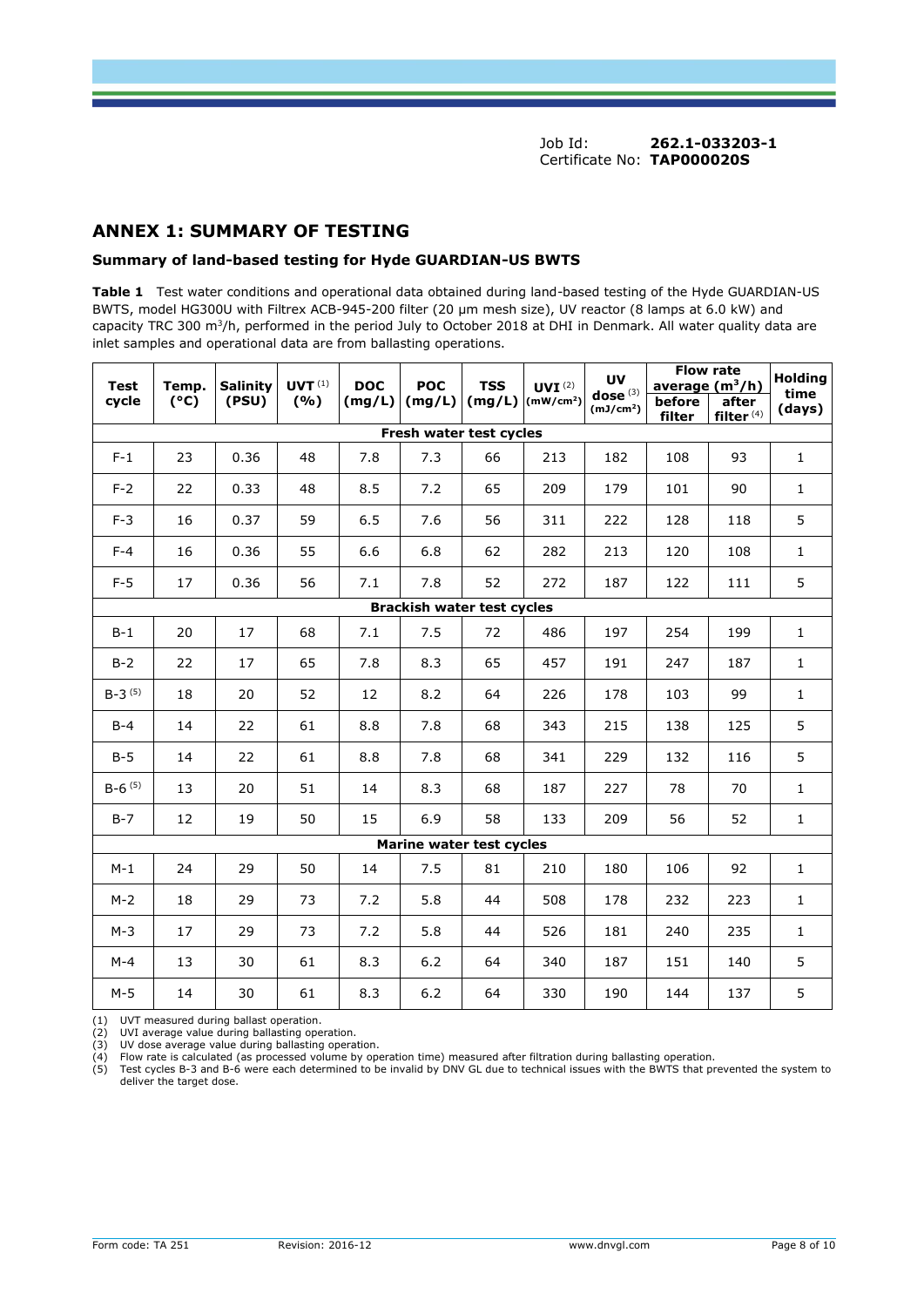**Table 2** Average densities of live organisms in inlet and treated discharge water during land-based testing of the Hyde GUARDIAN-US BWTS, model HG300U with Filtrex ACB-945-200 filter (20 µm mesh size) and UV reactor (8 lamps at 6.0 kW) with TRC 300 m<sup>3</sup>/h. Live organisms  $\geq$ 10 and <50 µm in discharge water were were quantified based on CMFDA/FDA. All counts of pathogenic bacteria (*E. coli, Enterococci* and *Vibrio cholerae*) in treated water were below the ballast water discharge standard. Tests were performed in the period July to October 2018 at DHI in Denmark.

| <b>Organism densities</b><br>in inlet water |                                      |                        | <b>Organisms densities</b><br>in discharge water |                                    |             |                           |  |  |  |
|---------------------------------------------|--------------------------------------|------------------------|--------------------------------------------------|------------------------------------|-------------|---------------------------|--|--|--|
| <b>Test</b><br>cycle                        | $≥50 \mu m$<br>(org/m <sup>3</sup> ) | ≥10-<50 µm<br>(org/mL) |                                                  | $\geq$ 50 µm (org/m <sup>3</sup> ) |             | $\geq$ 10-<50 µm (org/mL) |  |  |  |
|                                             | inlet                                | inlet                  | treated                                          | control                            | treated     | control                   |  |  |  |
|                                             |                                      |                        | fresh water test cycles                          |                                    |             |                           |  |  |  |
| $F-1$                                       | 1,185,134                            | 2,108                  | $\mathbf 0$                                      | 528,022                            | 7.6         | 2,388                     |  |  |  |
| $F-2$                                       | 1,794,978                            | 1,801                  | 1.5                                              | 712,876                            | 7.8         | 1,490                     |  |  |  |
| $F-3$                                       | 488,056                              | 1,132                  | 0                                                | 352,607                            | 0           | 629                       |  |  |  |
| $F-4$                                       | 361,056                              | 1,492                  | $\mathbf 0$                                      | 226,483                            | 8.2         | 1,235                     |  |  |  |
| $F-5$                                       | 697,556                              | 1,230                  | 2.7                                              | 360,426                            | 1.0         | 664                       |  |  |  |
|                                             |                                      |                        | <b>Brackish water test cycles</b>                |                                    |             |                           |  |  |  |
| $B-1$                                       | 544,609                              | 1,102                  | 0.33                                             | 150,918                            |             | 749                       |  |  |  |
| $B-2$                                       | 207,161                              | 2,347                  | $\mathbf 0$<br>98,235                            |                                    | 0.67        | 1,321                     |  |  |  |
| $B-3^{(1)}$                                 | 334,561                              | 2,433                  | 0.33                                             | 102,300                            | 17.7        | 1,163                     |  |  |  |
| $B-4$                                       | 165,828                              | 1,073                  | 0.33                                             | 92,844                             | 0.33        | 515                       |  |  |  |
| $B-5$                                       | 184,494                              | 1,045                  | 1.0                                              | 92,844                             | 1.7         | 515                       |  |  |  |
| $B-6^{(1)}$                                 | 172,408                              | 1,515                  | 2.7                                              | 127,679                            | 10.1        | 1,159                     |  |  |  |
| $B-7$                                       | 115,789                              | 1,378                  | 3.3                                              | 54,634                             | 5.1         | 1,382                     |  |  |  |
|                                             |                                      |                        | Marine water test cycles                         |                                    |             |                           |  |  |  |
| $M-1$                                       | 302,878                              | 3,590                  | $\Omega$                                         | 83,615                             | 1.2         | 354                       |  |  |  |
| $M-2$                                       | 252,883                              | 1,310                  | 1.0                                              | 165,626                            | 2.7         | 784                       |  |  |  |
| $M-3$                                       | 271,806                              | 1,360                  | $\mathbf 0$                                      | 165,626                            | 1.8         | 784                       |  |  |  |
| $M-4$                                       | 224,961                              | 1,497                  | 0.67                                             | 72,283                             | $\mathbf 0$ | 917                       |  |  |  |
| $M-5$                                       | 211,472                              | 1,487                  | $\pmb{0}$                                        | 72,283                             | 0.17        | 917                       |  |  |  |

(1) Test cycles B-3 and B-6 were each determined to be invalid by DNV GL due to technical issues with the BWTS that prevented the system to deliver the target dose.